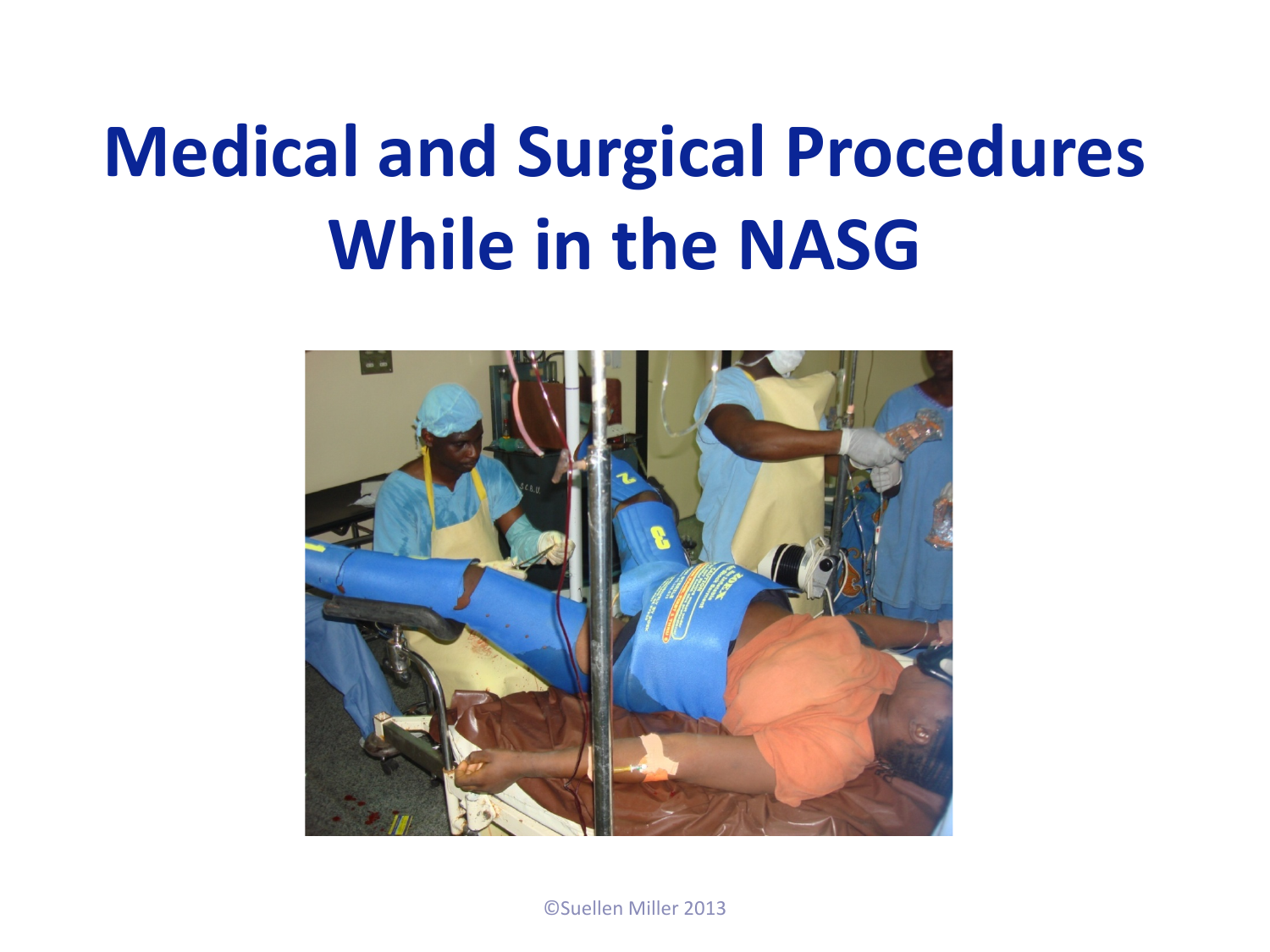## **Vaginal Procedures**

- The design of the NASG permits complete perineal access.
- The source of most obstetric hemorrhages can be located and treated while the NASG is kept on to maintain the woman's vital signs.

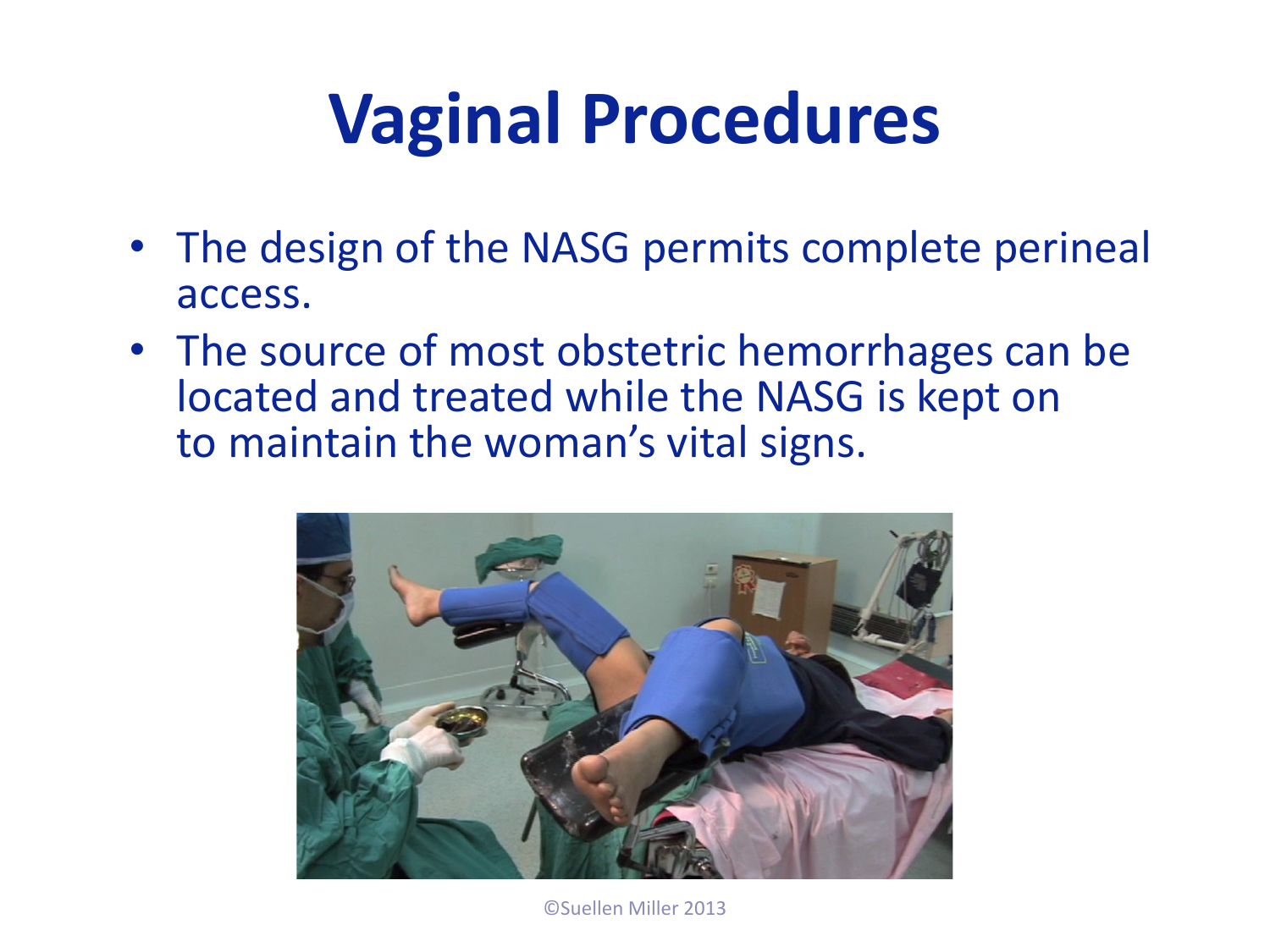## **Vaginal Procedures**

- The following vaginal procedures can be performed on a woman while she is wearing an NASG:
	- **Repair of episiotomy or vaginal and cervical lacerations**
	- Manual removal of the placenta
	- **Bimanual compression (external or internal)**
	- Dilatation and curettage (D&C)
	- **Dilatation and evacuation (D&E)**
	- **Manual vacuum aspiration (MVA)**
	- Balloon tamponade placement

#### • Urinary catheterization can also be performed with the NASG in place.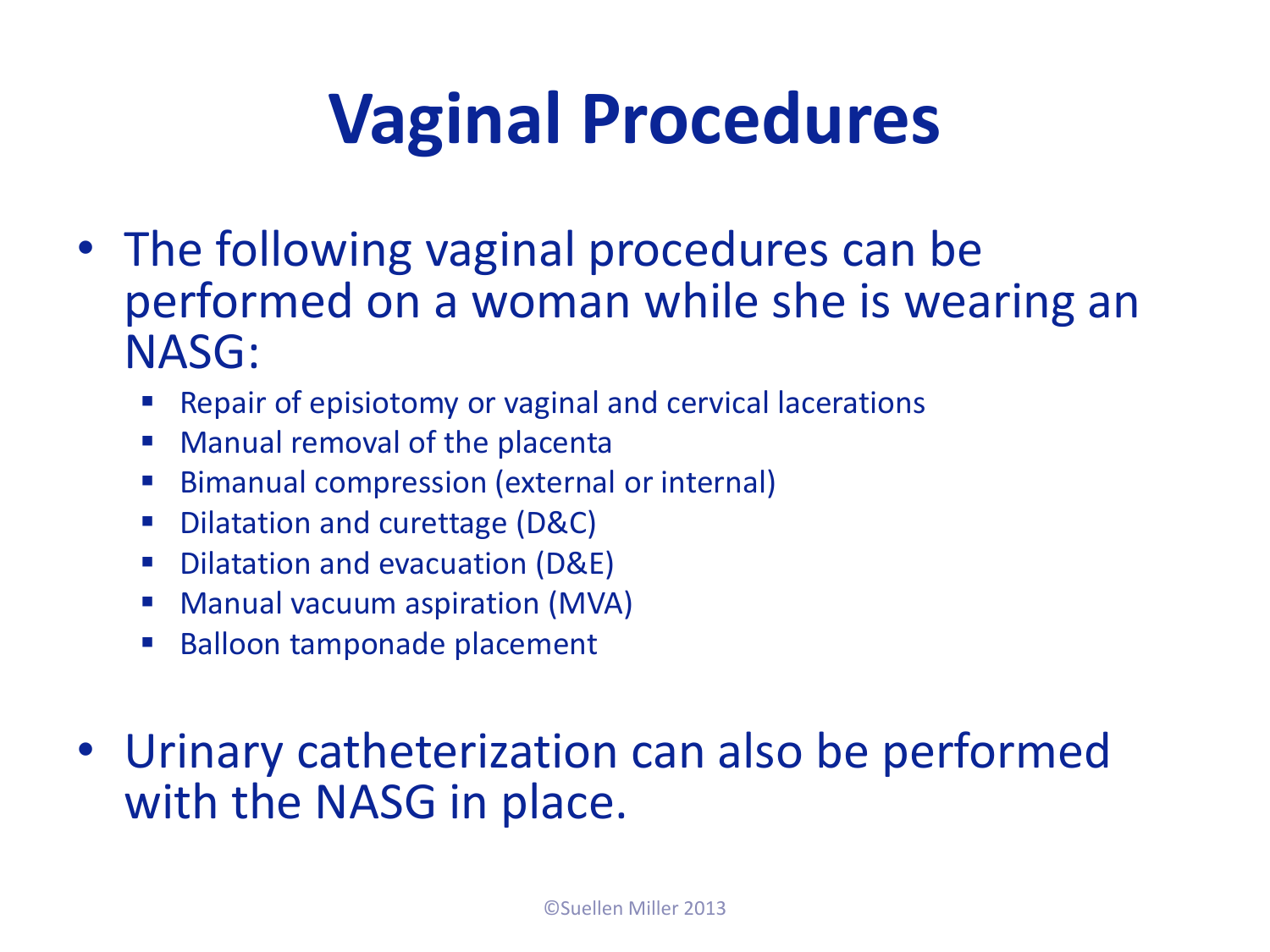### **Abdominal Surgery**

Surgery to obtain hemostasis can also be performed with the NASG in place. The abdominal and pelvic segments must be opened, but only immediately before the first incision.

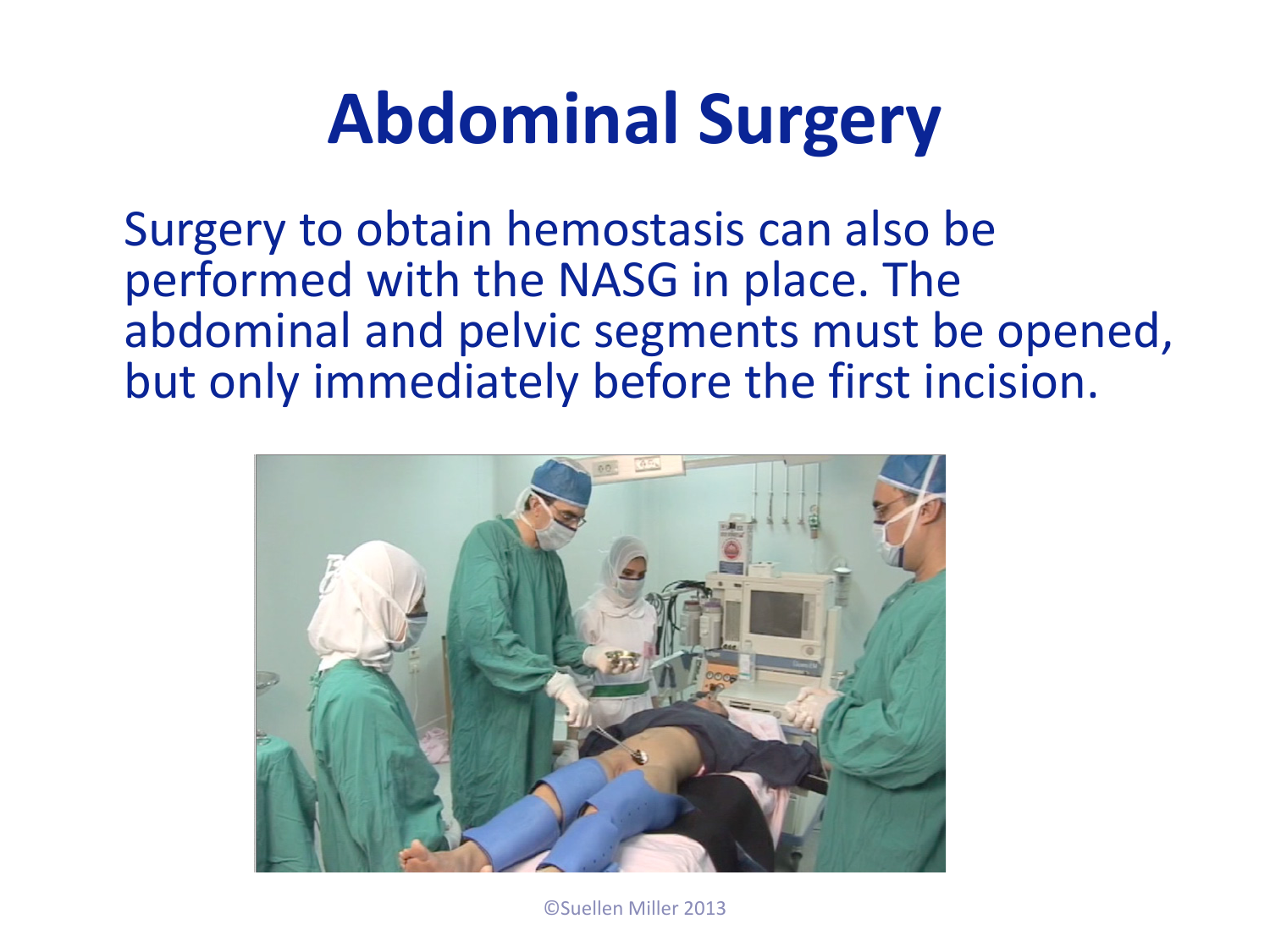# **Abdominal Surgery**

- The following abdominal surgeries can be performed with the NASG in place:
	- **Cesarean section**
	- Repair of ruptured uterus
	- **Hysterectomy**
	- Salpingectomy/salpingostomy
	- **Ligation of arteries**
	- **E** Laparotomy
	- **Laparoscopy**
	- Removal of placenta accreta
	- **Repair of broad ligament hemotoma**
	- B-Lynch or other uterine compression sutures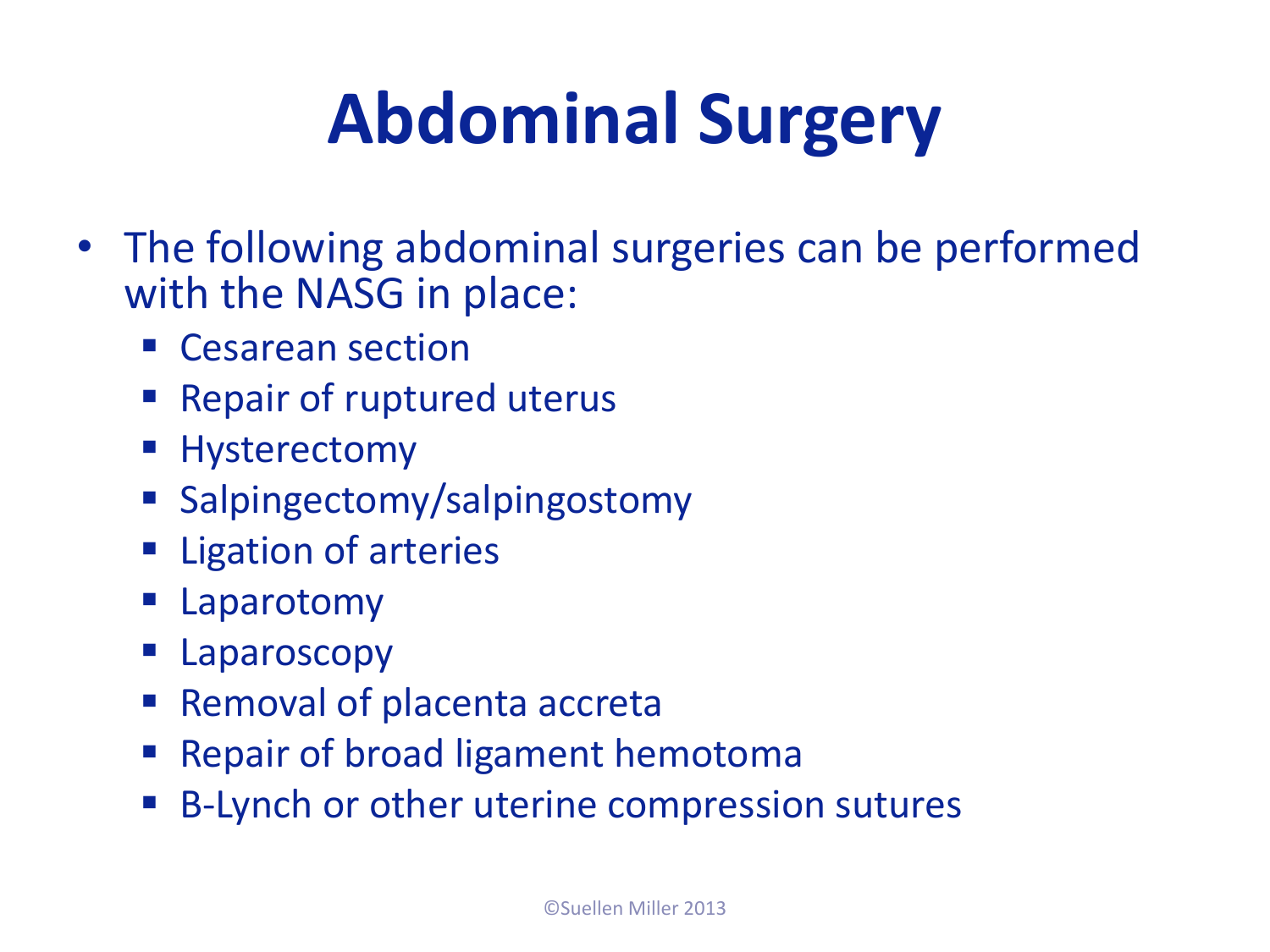#### STEP 1

### Abdominal Surgery

- Once the entire surgical team is scrubbed and ready, open only segments #4, #5, and #6.
- When these segments are open, the patient may go back into shock.
- IV fluid boluses may be necessary to maintain blood pressure until hemostasis is achieved.

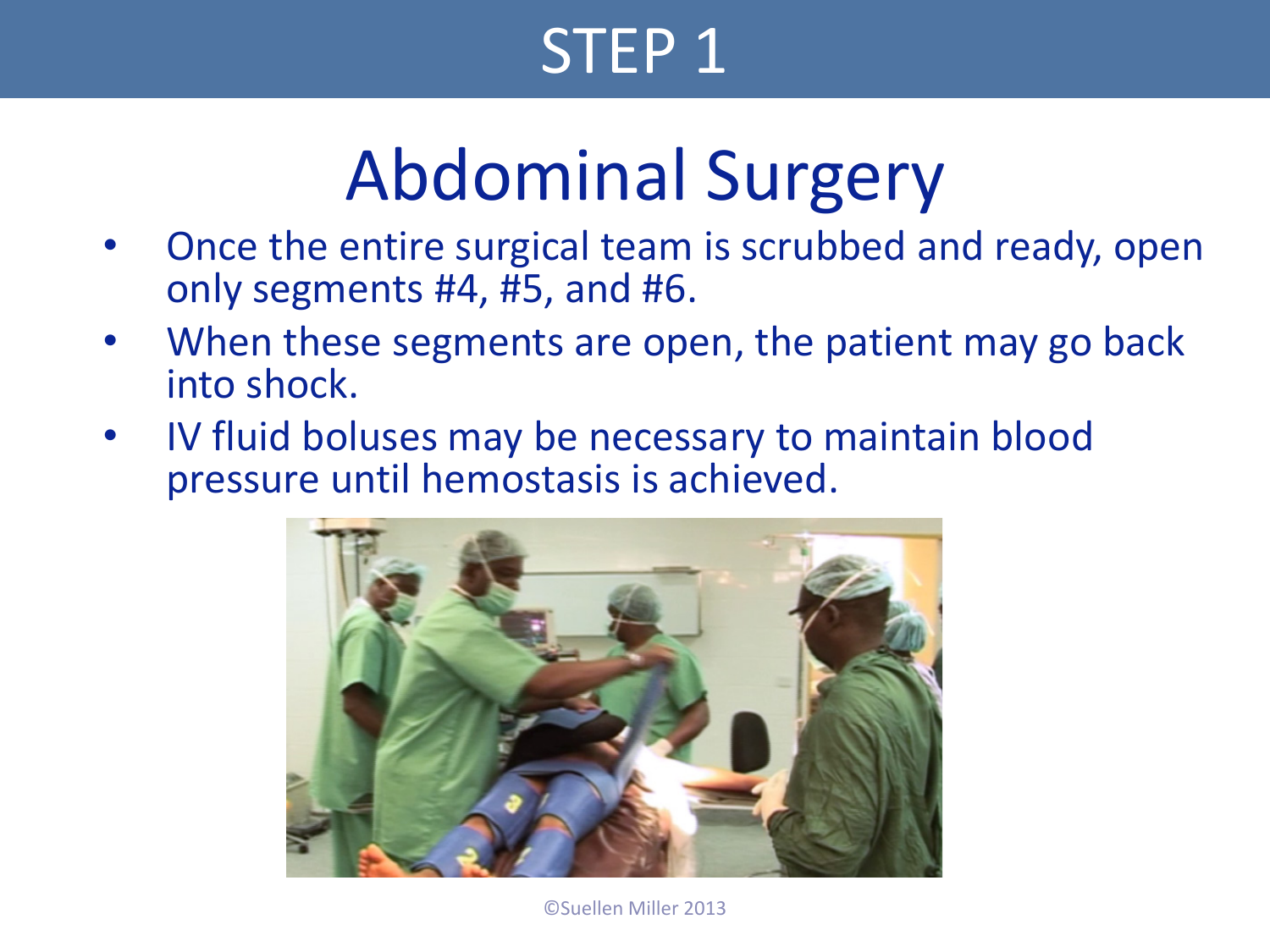### STEPS 2, 3, 4

### Abdominal Surgery

- Step 2: Place the patient in a steep Trendelenberg position if necessary.
- Step 3: Perform surgical procedure(s)
- Step 4: Replace segments #4, #5, #6 as soon as the abdominal surgery is complete.